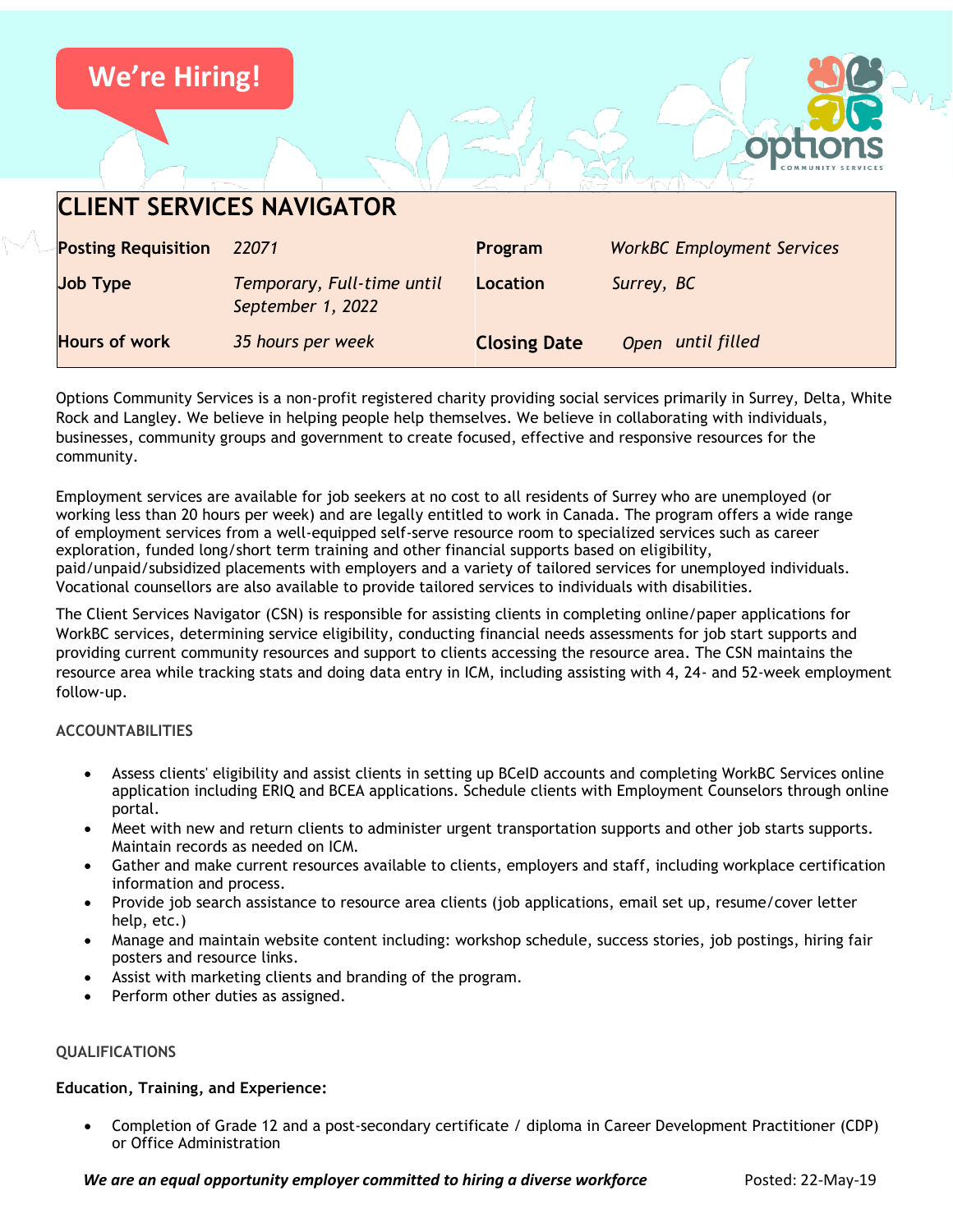# **We're Hiring!**

#### OR

- Completion of Grade 12 and demonstrated experience in:
	- $\circ$  Providing customer service and resolving issues both in person and in a virtual service delivery environment.
	- $\circ$  Working with individuals with complex barriers and a broad range of cultural backgrounds.
	- $\circ$  Conducting and interpreting preliminary client needs assessment; and motivating and supporting client in reaching job sustainment.
	- $\circ$  Competent assessment skills utilizing a comprehensive model, appropriate to the client's needs.
- Proficiency in Microsoft Office; strong ability to learn new computer software, including ICM.
- Crises line experience is considered an asset.
- Preference may be given to candidates with a second language.

## **Knowledge:**

• Excellent knowledge of Labour Market trends, employment and non-employment related services in the community.

## **Skills and Abilities:**

- Alert to needs of a performance-based model
- Ability to identify sensitive issues and maintain confidentiality
- Flexible and committed to contributing to a team 'can do', 'will do' attitude
- Competent in relating to a diverse clientele and sincere appreciation for a multi-cultural environment
- Must be sensitive to and respectful of cultural and lifestyle diversity
- Exceptional communication and listening skills to ensure clients feel respected, heard and supported
- Strong interpersonal skills and confidence in dealing with difficult clients
- Ability to organize and carry out duties with independence and professionalism
- Organized and comfortable working in a multi-tasked, fast-paced environment
- Strong computer skills; Highly experienced in MS Office and navigating the Internet
- Excellent knowledge of using and trouble-shooting a variety of office equipment
- Knowledge of LM trends, job search related resources and other community resources
- Ability to organize and carry out duties of the position with independence and professionalism

## **SPECIAL REQUIREMENTS**

- Successful candidates will be required to provide a current and satisfactory Criminal Reference Check / Vulnerable Sector search preceding their start date.
- Applicants may be required to provide proof of Covid -19 vaccination.

*\*An eligibility list may be maintained for up to six months. Eligible applicants may be offered a casual position.*